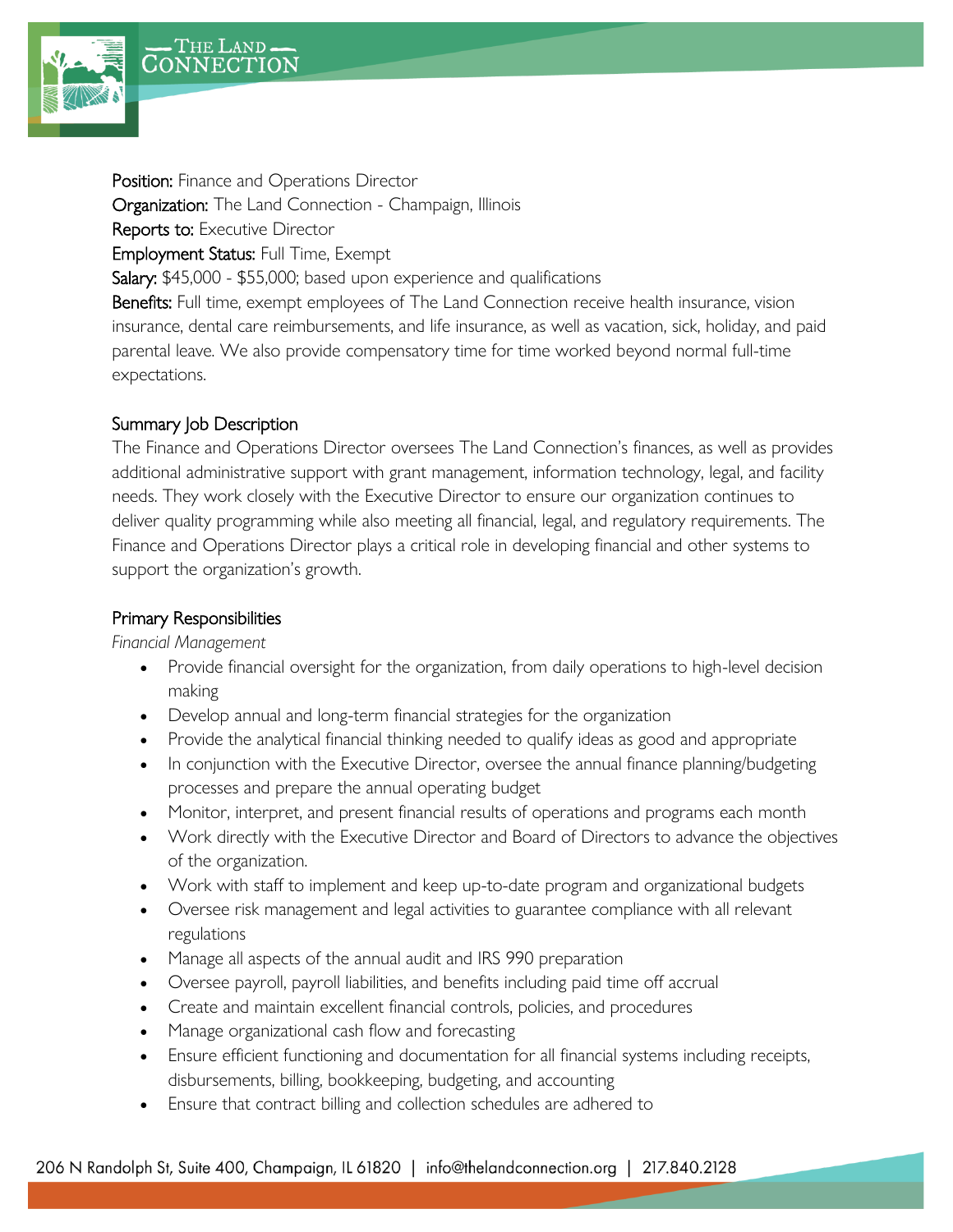

• Perform accounting, grant management, and financial planning and reporting tasks for various grants

*Administration*

- Oversee office operations and equipment and supply acquisition and maintenance
- Negotiate project-related contracts with consultants and contractors
- Manage various types of agreements and solicit legal advice to ensure compliance with applicable rules and regulations
- Negotiate property leases
- Serve as the information technology (IT) contact for the office and purchase IT equipment as needed
- Oversee employee-related insurance and organization insurance policies
- Develop and update organization policies and procedures as necessary
- Oversee fiscal sponsored programs

#### *Additional*

- Participate in weekly staff meetings, staff member check-ins, project meetings, etc.
- Other duties as assigned

This is not necessarily an all-inclusive list of job-related responsibilities, duties, skills, efforts, requirements, or working conditions and this job description in no way states or implies that these are the only duties to which will be required in this position. Management reserves the right to revise the job or require that other or different tasks be performed or assigned.

## **Qualifications**

The candidate must hold, at minimum, a bachelor's degree in accounting, finance, business administration, or related field. Candidates must also have a minimum of 2 years hands-on accounting experience, preference given to nonprofit experience

The candidate must be:

- Able to set priorities, fulfill responsibilities, and organize their work with minimal supervision
- Experienced in managing multiple, ongoing projects simultaneously while handling competing deadlines
- Capable of enforcing accountability
- Committed to follow-through
- Able to think strategically, as well as anticipate future consequences and trends and incorporate them into organizational planning
- Flexible and able to multi-task
- Successful in a fast-paced environment without sacrificing ability to make sound decisions
- Able to work with confidential information

206 N Randolph St, Suite 400, Champaign, IL 61820 | info@thelandconnection.org | 217.840.2128